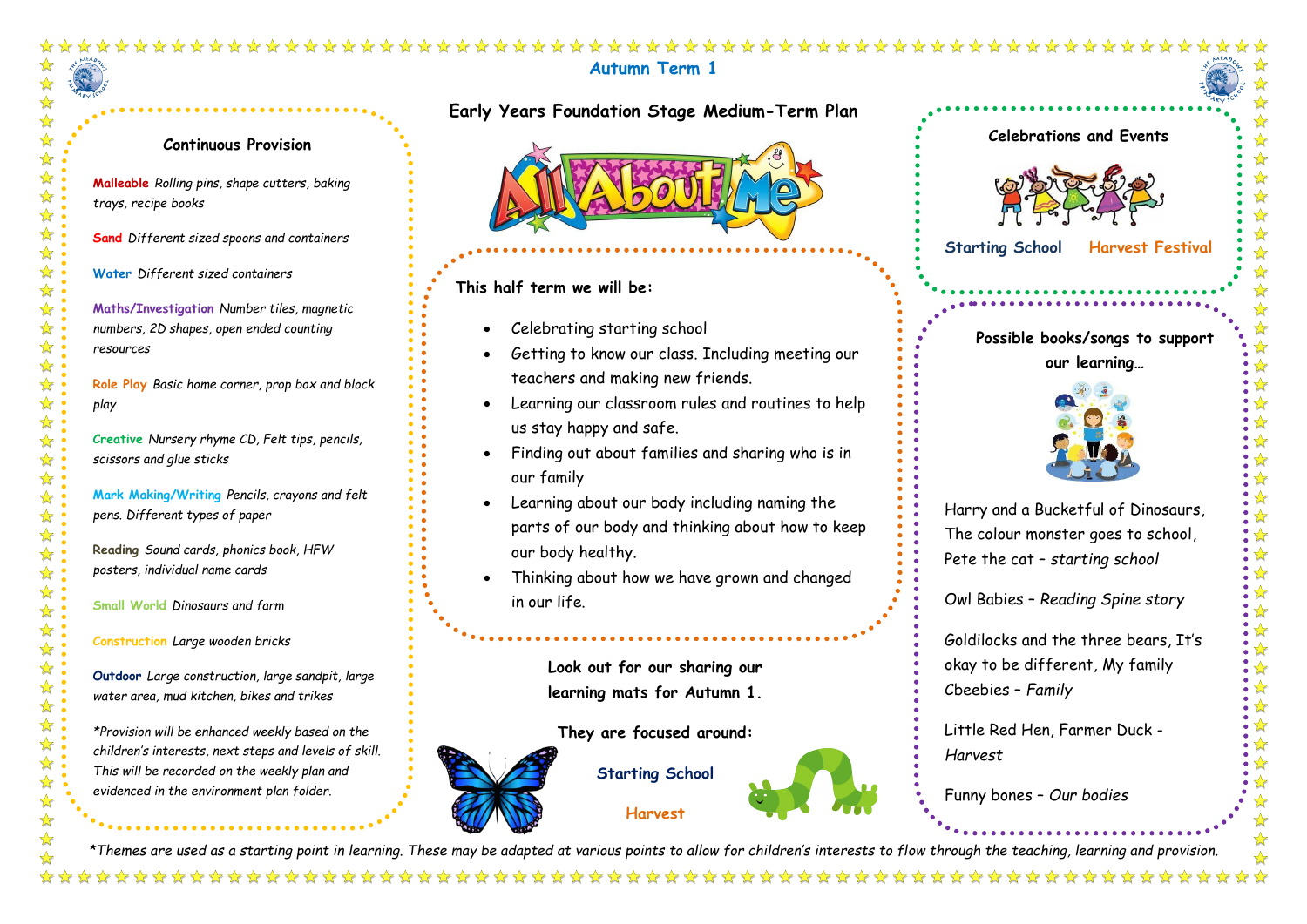**The seven areas of learning and development that are used to shape our educational programme at The Meadows Primary School are as follows. All areas of learning**  $\star$ 22222 and development are important and inter-connected. Many of these opportunities will be developed within children's daily purposefully planned play opportunities.  $\frac{1}{\sqrt{2}}$ 

 $\frac{1}{2}$ ☆  $\frac{1}{\sqrt{2}}$ 

公外外外

冷冷

冷冷

冷冷

路路  $\rightarrow$  $\frac{\lambda}{\lambda}$  $\frac{1}{\sqrt{2}}$  $\frac{1}{M}$  $\frac{1}{\mathbf{k}}$  $\frac{1}{\sqrt{2}}$  $\frac{1}{2}$  $\frac{1}{\mathcal{N}}$  $\frac{1}{\sqrt{2}}$ 冷冷

冷冷  $\frac{1}{2}$  $\frac{1}{M}$ ☆ ☆  $\frac{1}{2}$ 

5555

 $\frac{1}{\sqrt{2}}$  $\frac{1}{\sqrt{2}}$ 

| Communication and Language - Prime Area                                                                                                                                                                                                                                                                                                       |                                                                                                                                                                                                                                                                                                                                                                                                                                                                                                                                                                                                                                                                                                                                                                                                                                                                                                                                                                                                                                                               |  |
|-----------------------------------------------------------------------------------------------------------------------------------------------------------------------------------------------------------------------------------------------------------------------------------------------------------------------------------------------|---------------------------------------------------------------------------------------------------------------------------------------------------------------------------------------------------------------------------------------------------------------------------------------------------------------------------------------------------------------------------------------------------------------------------------------------------------------------------------------------------------------------------------------------------------------------------------------------------------------------------------------------------------------------------------------------------------------------------------------------------------------------------------------------------------------------------------------------------------------------------------------------------------------------------------------------------------------------------------------------------------------------------------------------------------------|--|
| <b>Educational</b><br>Programme<br>using a rich range of vocabulary and language structures.                                                                                                                                                                                                                                                  | The development of children's spoken language underpins all seven areas of learning and development. Children's back-and-forth<br>interactions from an early age form the foundations for language and cognitive development. The number and quality of the<br>conversations they have with adults and peers throughout the day in a language-rich environment is crucial. By commenting on<br>what children are interested in or doing, and echoing back what they say with new vocabulary added, practitioners will build<br>children's language effectively. Reading frequently to children, and engaging them actively in stories, non-fiction, rhymes and<br>poems, and then providing them with extensive opportunities to use and embed new words in a range of contexts, will give<br>children the opportunity to thrive. Through conversation, story-telling and role play, where children share their ideas with<br>support and modelling from their teacher, and sensitive questioning that invites them to elaborate, children become comfortable |  |
| <b>Intent</b><br>Development Matters - Focus points                                                                                                                                                                                                                                                                                           | <b>Implementation</b><br>Activities/Provision/Teaching & Learning Opportunities                                                                                                                                                                                                                                                                                                                                                                                                                                                                                                                                                                                                                                                                                                                                                                                                                                                                                                                                                                               |  |
| Understand how to listen carefully and why listening is<br>important.<br>Learn new vocabulary.<br>Develop social phrases.<br>$\bullet$<br>Engage in storytimes.<br>$\bullet$<br>Listen carefully to rhymes and songs, paying attention to<br>how they sound.<br>Engage in non-fiction books.<br>*See Development Matters for further guidance | Introduce Mr Potato head<br>Model good listening and how we show good listening<br>Daily circle time - Hello song, Days of the week, Weather<br>Weekly story focus<br>Echo reading<br>Reading areas with a range of text - inside and outside<br>Daily singing/nursery rhymes<br>Range of songs within performance area<br>Phase 1 listening games<br>Daily story and reflection time<br>Sharing holiday books/family photographs - Listening to<br>others                                                                                                                                                                                                                                                                                                                                                                                                                                                                                                                                                                                                    |  |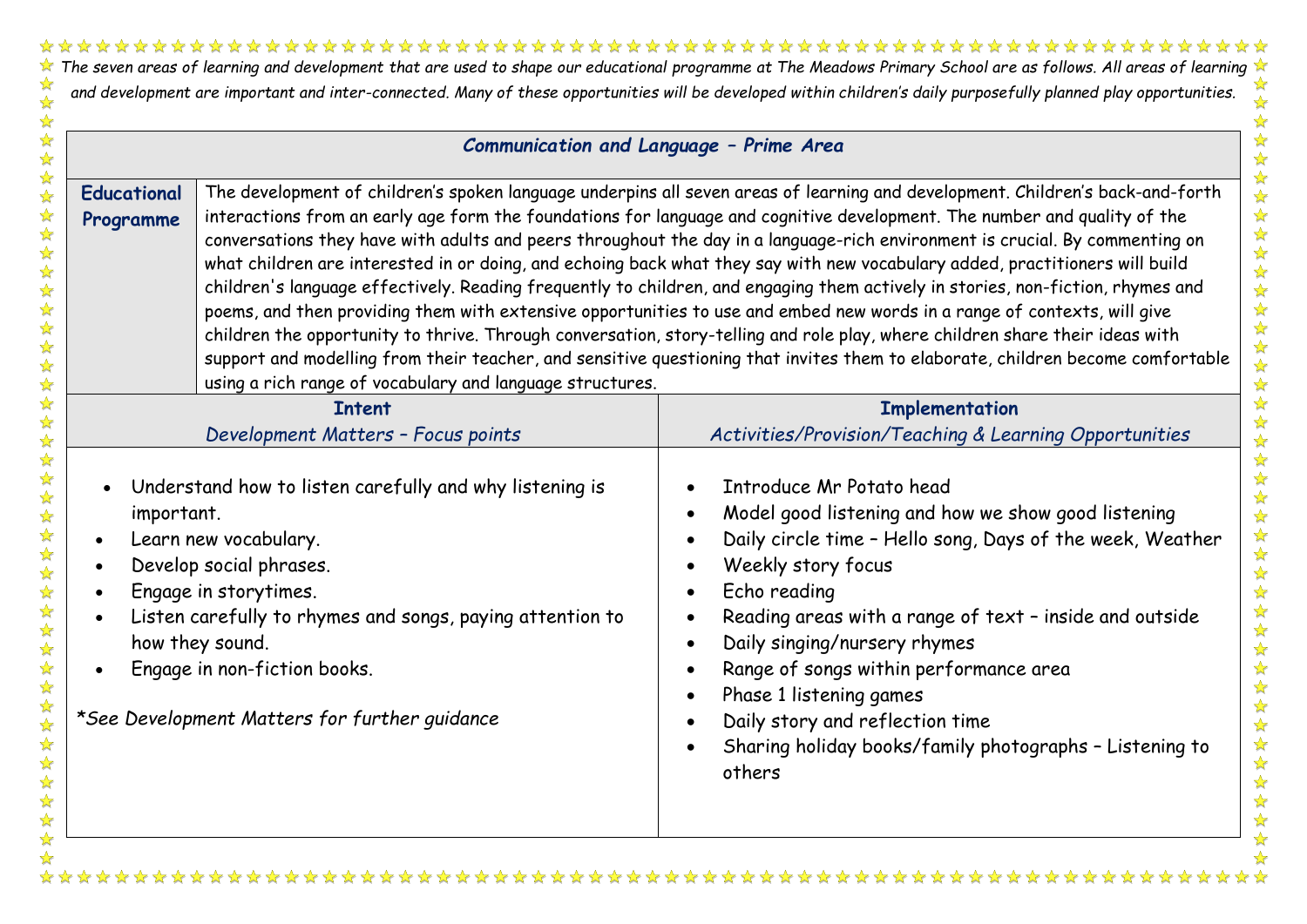|                                 |                                                                                                                                                                                                                                                                                                                                                                            | Personal, Social and Emotional Development - Prime Area                                                                                                                                                                                                                                                                                                                                                                                                                                                                                                                                                                                                                                                                                                                                                                                                                                                                                                                                                                                                            |
|---------------------------------|----------------------------------------------------------------------------------------------------------------------------------------------------------------------------------------------------------------------------------------------------------------------------------------------------------------------------------------------------------------------------|--------------------------------------------------------------------------------------------------------------------------------------------------------------------------------------------------------------------------------------------------------------------------------------------------------------------------------------------------------------------------------------------------------------------------------------------------------------------------------------------------------------------------------------------------------------------------------------------------------------------------------------------------------------------------------------------------------------------------------------------------------------------------------------------------------------------------------------------------------------------------------------------------------------------------------------------------------------------------------------------------------------------------------------------------------------------|
| <b>Educational</b><br>Programme | school and in later life.                                                                                                                                                                                                                                                                                                                                                  | Children's personal, social and emotional development (PSED) is crucial for children to lead healthy and happy lives, and is<br>fundamental to their cognitive development. Underpinning their personal development are the important attachments that shape<br>their social world. Strong, warm and supportive relationships with adults enable children to learn how to understand their own<br>feelings and those of others. Children should be supported to manage emotions, develop a positive sense of self, set themselves<br>simple goals, have confidence in their own abilities, to persist and wait for what they want and direct attention as necessary.<br>Through adult modelling and guidance, they will learn how to look after their bodies, including healthy eating, and manage<br>personal needs independently. Through supported interaction with other children, they learn how to make good friendships, co-<br>operate and resolve conflicts peaceably. These attributes will provide a secure platform from which children can achieve at |
|                                 | <b>Intent</b>                                                                                                                                                                                                                                                                                                                                                              | <b>Implementation</b>                                                                                                                                                                                                                                                                                                                                                                                                                                                                                                                                                                                                                                                                                                                                                                                                                                                                                                                                                                                                                                              |
|                                 | Development Matters - Focus points                                                                                                                                                                                                                                                                                                                                         | Activities/Provision/Teaching & Learning Opportunities                                                                                                                                                                                                                                                                                                                                                                                                                                                                                                                                                                                                                                                                                                                                                                                                                                                                                                                                                                                                             |
|                                 | See themselves as a valuable individual.<br>Build constructive and respectful relationships.<br>Express their feelings and consider the feelings of others.<br>Manage their own needs - Personal hygiene<br>Know and talk about the different factors that support<br>their overall health and wellbeing - Healthy Eating<br>*See Development Matters for further guidance | Staggered start - two smaller groups to support children<br>building relationships with adults and peers<br>Introduction to environment and planning cards - adults<br>modelling play and expectations.<br>Name games, team games and getting to know each other<br>activities - Circle time<br>Introduction of children's 'patches' to display wow<br>moments<br>Star of the day/Reward chart and class bear<br>Daily Routines and class/school rules<br>This terms school values - Positivity and Friendship<br>Well-being Wednesday - 5 to thrive<br>Daily reflection/collective worship<br>Pete the cat - starting school song/video<br>Rolling snack and promoting independence<br>Harvest - finding out about where food comes from and<br>different types of foods.                                                                                                                                                                                                                                                                                         |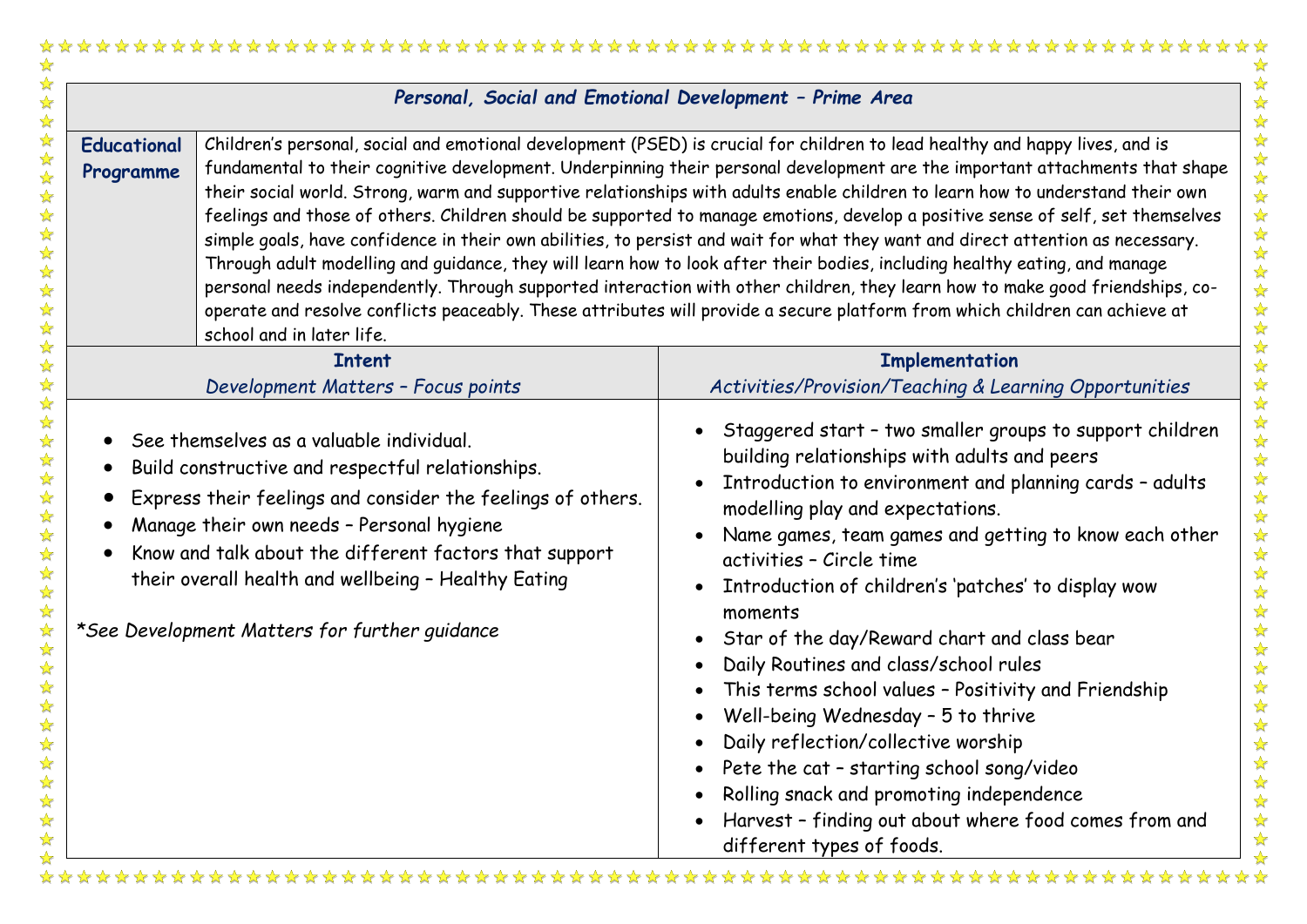|                                 | Physical Development - Prime Area                                                                                                                                                                                                                                                                                                                                                                                                                                                                                                                                                                                                                                                                                                                                                                                                                                                                                                                                     |                                                                                                                                                                                                                                                                                                                                                                                                                                                                                                                                                                                                                                                                                                                                                                                                                                                                                                                                                                                                                                                                              |
|---------------------------------|-----------------------------------------------------------------------------------------------------------------------------------------------------------------------------------------------------------------------------------------------------------------------------------------------------------------------------------------------------------------------------------------------------------------------------------------------------------------------------------------------------------------------------------------------------------------------------------------------------------------------------------------------------------------------------------------------------------------------------------------------------------------------------------------------------------------------------------------------------------------------------------------------------------------------------------------------------------------------|------------------------------------------------------------------------------------------------------------------------------------------------------------------------------------------------------------------------------------------------------------------------------------------------------------------------------------------------------------------------------------------------------------------------------------------------------------------------------------------------------------------------------------------------------------------------------------------------------------------------------------------------------------------------------------------------------------------------------------------------------------------------------------------------------------------------------------------------------------------------------------------------------------------------------------------------------------------------------------------------------------------------------------------------------------------------------|
| <b>Educational</b><br>Programme | children to develop proficiency, control and confidence.                                                                                                                                                                                                                                                                                                                                                                                                                                                                                                                                                                                                                                                                                                                                                                                                                                                                                                              | Physical activity is vital in children's all-round development, enabling them to pursue happy, healthy and active lives. Gross and<br>fine motor experiences develop incrementally throughout early childhood, starting with sensory explorations and the<br>development of a child's strength, co-ordination and positional awareness through tummy time, crawling and play movement with<br>both objects and adults. By creating games and providing opportunities for play both indoors and outdoors, adults can support<br>children to develop their core strength, stability, balance, spatial awareness, co-ordination and agility. Gross motor skills provide<br>the foundation for developing healthy bodies and social and emotional well-being. Fine motor control and precision helps with<br>hand-eye co-ordination, which is later linked to early literacy. Repeated and varied opportunities to explore and play with small<br>world activities, puzzles, arts and crafts and the practice of using small tools, with feedback and support from adults, allow |
|                                 | <b>Intent</b>                                                                                                                                                                                                                                                                                                                                                                                                                                                                                                                                                                                                                                                                                                                                                                                                                                                                                                                                                         | <b>Implementation</b>                                                                                                                                                                                                                                                                                                                                                                                                                                                                                                                                                                                                                                                                                                                                                                                                                                                                                                                                                                                                                                                        |
|                                 | Development Matters - Focus points                                                                                                                                                                                                                                                                                                                                                                                                                                                                                                                                                                                                                                                                                                                                                                                                                                                                                                                                    | Activities/Provision/Teaching & Learning Opportunities                                                                                                                                                                                                                                                                                                                                                                                                                                                                                                                                                                                                                                                                                                                                                                                                                                                                                                                                                                                                                       |
|                                 | Revise and refine the fundamental movement skills they<br>have already acquired: $\cdot$ rolling $\cdot$ crawling $\cdot$ walking $\cdot$<br>jumping · running · hopping · skipping · climbing<br>Develop the overall body strength, co-ordination, balance<br>and agility needed to engage successfully with future<br>physical education sessions and other physical disciplines<br>including dance, gymnastics, sport and swimming.<br>Develop their small motor skills so that they can use a<br>range of tools competently, safely and confidently.<br>Suggested tools: pencils for drawing and writing,<br>paintbrushes, scissors, knives, forks and spoons.<br>Use their core muscle strength to achieve a good posture<br>when sitting at a table or sitting on the floor.<br>Further develop the skills they need to manage the school<br>day successfully: $\cdot$ lining up and queuing $\cdot$ mealtimes<br>*See Development Matters for further guidance | Gross motor skills focus within outdoor environment - The<br>Meadow<br>Introduction and use of trim trail and playground at lunch<br>times<br><b>Brain breaks</b><br>Range of tools and equipment to support fine manipulative<br>skills<br>Name cards added to environment and sent home to<br>$\bullet$<br>practise letter formation and pencil grip<br>Squiggle whilst you wiggle opportunities<br>Introduction of letter/number formation within teaching<br>rhymes to support .<br>Use of knife and fork - Hot dinners (home corner and<br>other resources used to practise these skills within play)                                                                                                                                                                                                                                                                                                                                                                                                                                                                   |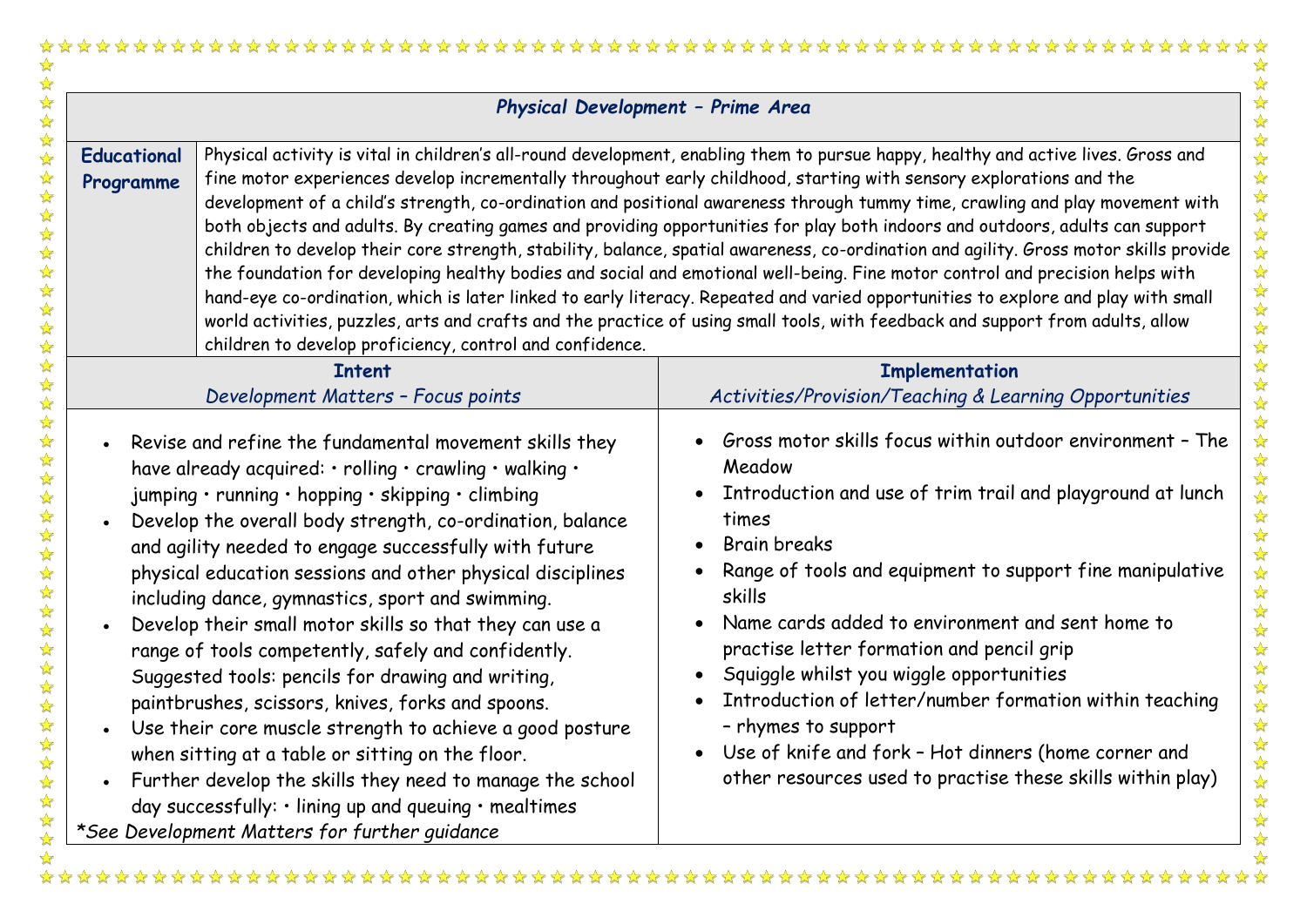| Literacy - Specific Area        |                                                                                                                                                                                                                                                                                                                                                                                                                                                                                                                                                                                                                                                                                                                |                                                                                                                                                                                                                                                                                                                                                                                                                                                                                                                                                                                                                                                                                                                                                                                                                                                   |
|---------------------------------|----------------------------------------------------------------------------------------------------------------------------------------------------------------------------------------------------------------------------------------------------------------------------------------------------------------------------------------------------------------------------------------------------------------------------------------------------------------------------------------------------------------------------------------------------------------------------------------------------------------------------------------------------------------------------------------------------------------|---------------------------------------------------------------------------------------------------------------------------------------------------------------------------------------------------------------------------------------------------------------------------------------------------------------------------------------------------------------------------------------------------------------------------------------------------------------------------------------------------------------------------------------------------------------------------------------------------------------------------------------------------------------------------------------------------------------------------------------------------------------------------------------------------------------------------------------------------|
| <b>Educational</b><br>Programme |                                                                                                                                                                                                                                                                                                                                                                                                                                                                                                                                                                                                                                                                                                                | It is crucial for children to develop a life-long love of reading. Reading consists of two dimensions: language comprehension and<br>word reading. Language comprehension (necessary for both reading and writing) starts from birth. It only develops when adults<br>talk with children about the world around them and the books (stories and non-fiction) they read with them, and enjoy rhymes,<br>poems and songs together. Skilled word reading, taught later, involves both the speedy working out of the pronunciation of<br>unfamiliar printed words (decoding) and the speedy recognition of familiar printed words. Writing involves transcription (spelling<br>and handwriting) and composition (articulating ideas and structuring them in speech, before writing).                                                                  |
|                                 | <b>Intent</b>                                                                                                                                                                                                                                                                                                                                                                                                                                                                                                                                                                                                                                                                                                  | <b>Implementation</b>                                                                                                                                                                                                                                                                                                                                                                                                                                                                                                                                                                                                                                                                                                                                                                                                                             |
|                                 | Development Matters - Focus points                                                                                                                                                                                                                                                                                                                                                                                                                                                                                                                                                                                                                                                                             | Activities/Provision/Teaching & Learning Opportunities                                                                                                                                                                                                                                                                                                                                                                                                                                                                                                                                                                                                                                                                                                                                                                                            |
| $\bullet$<br>and mother.        | Develop their phonological awareness, so that they can<br>recognise words with the same initial sound, such as money<br>Use some of their print and letter knowledge in their early<br>writing. For example: writing a pretend shopping list that<br>starts at the top of the page; writing 'm' for mummy.<br>Write some or all of their name.<br>Read individual letters by saying the sounds for them.<br>Blend sounds into words, so that they can read short words<br>made up of known letter- sound correspondences.<br>Read a few common exception words matched to the<br>school's phonic programme.<br>Form lower-case and capital letters correctly.<br>*See Development Matters for further guidance | Well stocked reading and writing areas alongside books<br>and mark making within all areas of provision.<br>Introduction of monster phonics - After baseline<br>assessments.<br>Classroom signs and labels to reflect the colour coded<br>monster phonics scheme.<br>Phonic posters and writing prompts displayed.<br>Name writing for patch, name cards added to environment<br>and sent home.<br>Phonic games - pass the parcel, sorting sounds, eye-spy,<br>robot talk, silly soup, bingo, pick a picture.<br>Story time book sent home with the introduction of<br>reading scheme books as the children begin phase 2<br>phonics.<br>Daily story time and singing.<br>Use of seesaw to engage and update parents and provide<br>learning at home opportunities that support the literacy<br>and phonic learning in school - Virtual classroom |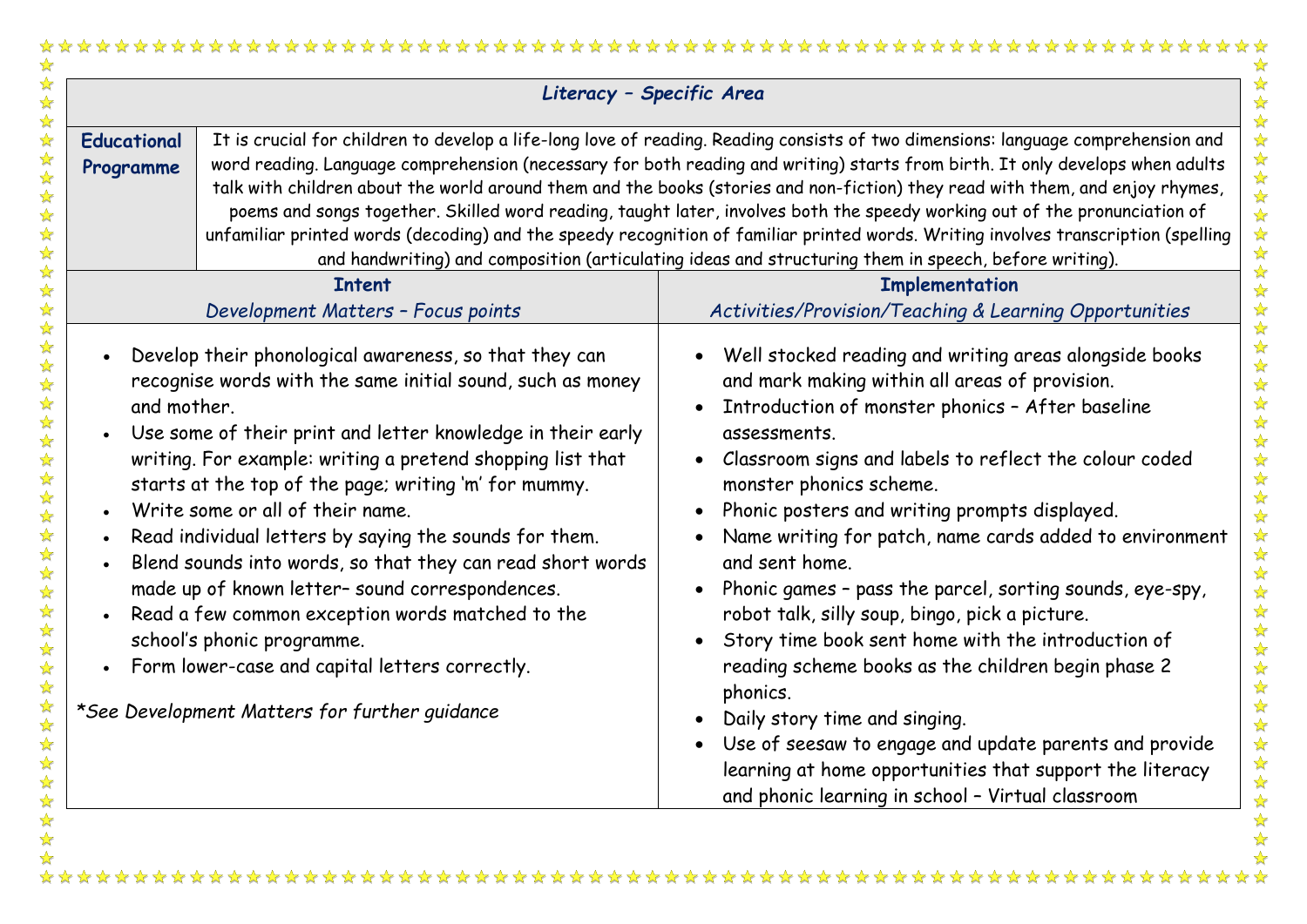|                                                  |                                                                                                                                                                                                                                                                                                                                                                                                                                                                                                                                                                                                                                                                                                                                                                                                                                                                                                                                                                                                                                                                                                   | Mathematics - Specific Area                                                                                                                                                                                                                                                                                                                                                                                                                                                                                                                                                                                                             |
|--------------------------------------------------|---------------------------------------------------------------------------------------------------------------------------------------------------------------------------------------------------------------------------------------------------------------------------------------------------------------------------------------------------------------------------------------------------------------------------------------------------------------------------------------------------------------------------------------------------------------------------------------------------------------------------------------------------------------------------------------------------------------------------------------------------------------------------------------------------------------------------------------------------------------------------------------------------------------------------------------------------------------------------------------------------------------------------------------------------------------------------------------------------|-----------------------------------------------------------------------------------------------------------------------------------------------------------------------------------------------------------------------------------------------------------------------------------------------------------------------------------------------------------------------------------------------------------------------------------------------------------------------------------------------------------------------------------------------------------------------------------------------------------------------------------------|
| <b>Educational</b><br>Programme                  | Developing a strong grounding in number is essential so that all children develop the necessary building blocks to excel<br>mathematically. Children should be able to count confidently, develop a deep understanding of the numbers to 10, the<br>relationships between them and the patterns within those numbers. By providing frequent and varied opportunities to build and<br>apply this understanding - such as using manipulatives, including small pebbles and tens frames for organising counting - children<br>will develop a secure base of knowledge and vocabulary from which mastery of mathematics is built. In addition, it is important<br>that the curriculum includes rich opportunities for children to develop their spatial reasoning skills across all areas of<br>mathematics including shape, space and measures. It is important that children develop positive attitudes and interests in<br>mathematics, look for patterns and relationships, spot connections, 'have a go', talk to adults and peers about what they notice<br>and not be afraid to make mistakes. |                                                                                                                                                                                                                                                                                                                                                                                                                                                                                                                                                                                                                                         |
|                                                  | <b>Intent</b>                                                                                                                                                                                                                                                                                                                                                                                                                                                                                                                                                                                                                                                                                                                                                                                                                                                                                                                                                                                                                                                                                     | <b>Implementation</b>                                                                                                                                                                                                                                                                                                                                                                                                                                                                                                                                                                                                                   |
|                                                  | Development Matters - Focus points                                                                                                                                                                                                                                                                                                                                                                                                                                                                                                                                                                                                                                                                                                                                                                                                                                                                                                                                                                                                                                                                | Activities/Provision/Teaching & Learning Opportunities                                                                                                                                                                                                                                                                                                                                                                                                                                                                                                                                                                                  |
| $\bullet$<br>Subitise.<br>$\bullet$<br>$\bullet$ | Count objects, actions and sounds.<br>Compare numbers.<br>Select, rotate and manipulate shapes to develop spatial<br>reasoning skills.<br>Continue, copy and create repeating patterns.<br>Compare length, weight and capacity.<br>*See Development Matters for further guidance                                                                                                                                                                                                                                                                                                                                                                                                                                                                                                                                                                                                                                                                                                                                                                                                                  | Counting songs and rhymes - familiar ones and introduce<br>new ones<br>Daily circle time incorporating a range of maths skills<br>$\bullet$<br>Mastering number programme - 10 minutes daily focused<br>maths sessions<br>Numberblocks<br>SSM focus weekly<br>Orchard games - spotty dogs and catch and count to<br>$\bullet$<br>support subitising<br>High quality maths provision embedded within the<br>environment to support both number and SSM<br>• Goldilocks and the three bears - Size and ordering<br>Maths Display - Numberline with focus<br>$\bullet$<br>numbers/representations, working wall, vocab, maths in<br>action |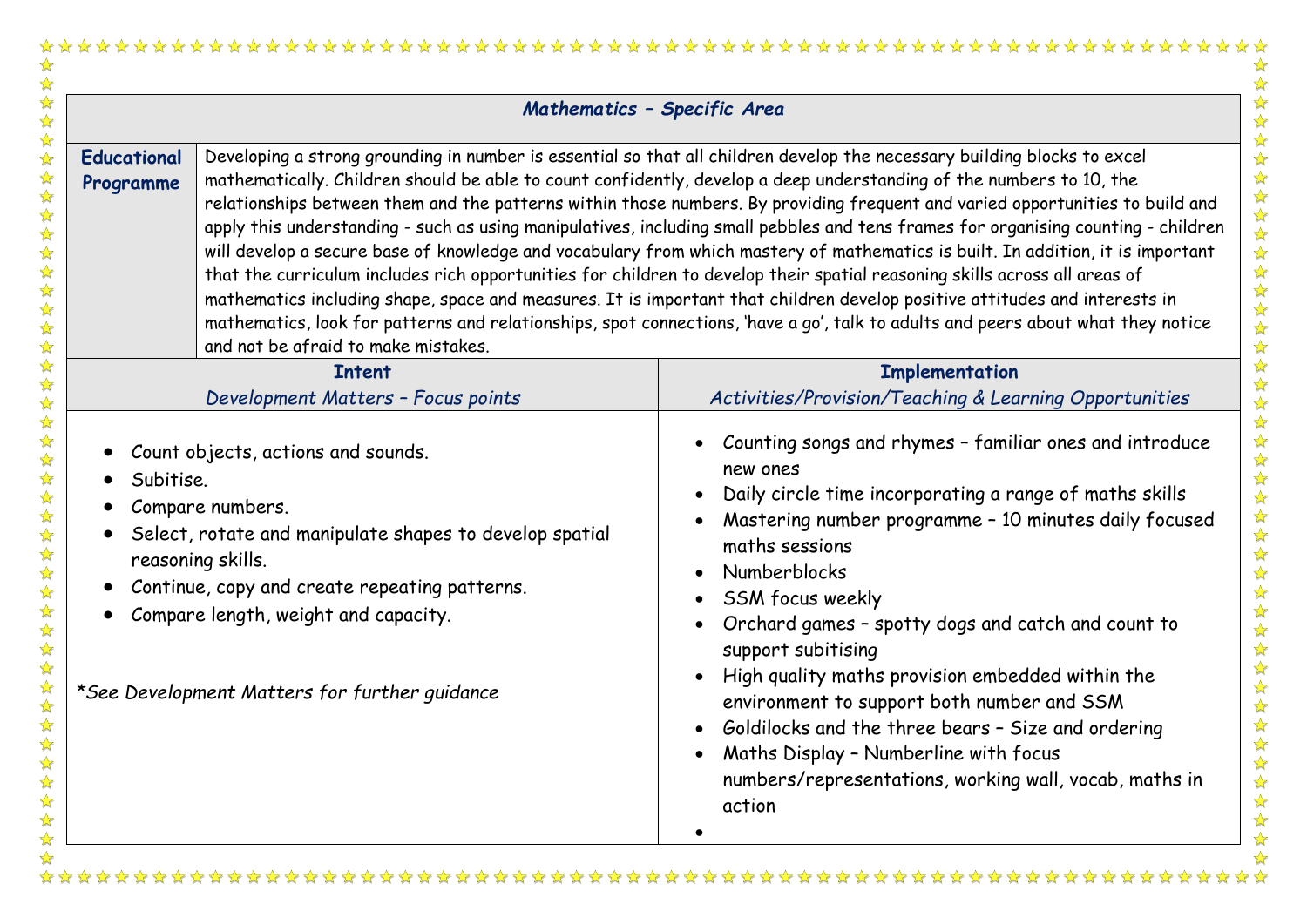| Understanding the world - Specific Area |                                                                                                                                                                                                                                                                                                                                                                                                                                                                                                                                                                                                                                                                                                                                                                                                                       |                                                                                                                                                                                                                                                                                                                                                                                                                                                                                                                                                                       |
|-----------------------------------------|-----------------------------------------------------------------------------------------------------------------------------------------------------------------------------------------------------------------------------------------------------------------------------------------------------------------------------------------------------------------------------------------------------------------------------------------------------------------------------------------------------------------------------------------------------------------------------------------------------------------------------------------------------------------------------------------------------------------------------------------------------------------------------------------------------------------------|-----------------------------------------------------------------------------------------------------------------------------------------------------------------------------------------------------------------------------------------------------------------------------------------------------------------------------------------------------------------------------------------------------------------------------------------------------------------------------------------------------------------------------------------------------------------------|
| <b>Educational</b><br>Programme         | Understanding the world involves guiding children to make sense of their physical world and their community. The frequency and<br>range of children's personal experiences increases their knowledge and sense of the world around them - from visiting parks,<br>libraries and museums to meeting important members of society such as police officers, nurses and firefighters. In addition,<br>listening to a broad selection of stories, non-fiction, rhymes and poems will foster their understanding of our culturally, socially,<br>technologically and ecologically diverse world. As well as building important knowledge, this extends their familiarity with words<br>that support understanding across domains. Enriching and widening children's vocabulary will support later reading<br>comprehension. |                                                                                                                                                                                                                                                                                                                                                                                                                                                                                                                                                                       |
|                                         | <b>Intent</b>                                                                                                                                                                                                                                                                                                                                                                                                                                                                                                                                                                                                                                                                                                                                                                                                         | <b>Implementation</b>                                                                                                                                                                                                                                                                                                                                                                                                                                                                                                                                                 |
|                                         | Development Matters - Focus points                                                                                                                                                                                                                                                                                                                                                                                                                                                                                                                                                                                                                                                                                                                                                                                    | Activities/Provision/Teaching & Learning Opportunities                                                                                                                                                                                                                                                                                                                                                                                                                                                                                                                |
|                                         | Talk about members of their immediate family<br>and community.<br>Name and describe people who are familiar to them.<br>Recognise that people have different beliefs and celebrate<br>special times in different ways.<br>Explore the natural world around them.<br>Describe what they see, hear and feel whilst outside.<br>Understand the effect of changing seasons on the natural<br>world around them.<br>*See Development Matters for further quidance                                                                                                                                                                                                                                                                                                                                                          | Getting to know children and families<br>Books with different families in them - Maya's family, love<br>makes a family, it's okay to be different, Cbeebies - my<br>family, introduce Oxford Reading Tree family<br>Sharing of holiday books/family photos<br>Introduction to adults within school and the school<br>environment<br>RE, Well-being Wednesday, PSHE group times and daily<br>collective worship<br><b>Introduce Forest and Forest rules</b><br>Autumn walk around school<br>Daily weather - circle time<br>Harvest time - harvest festival and visitor |